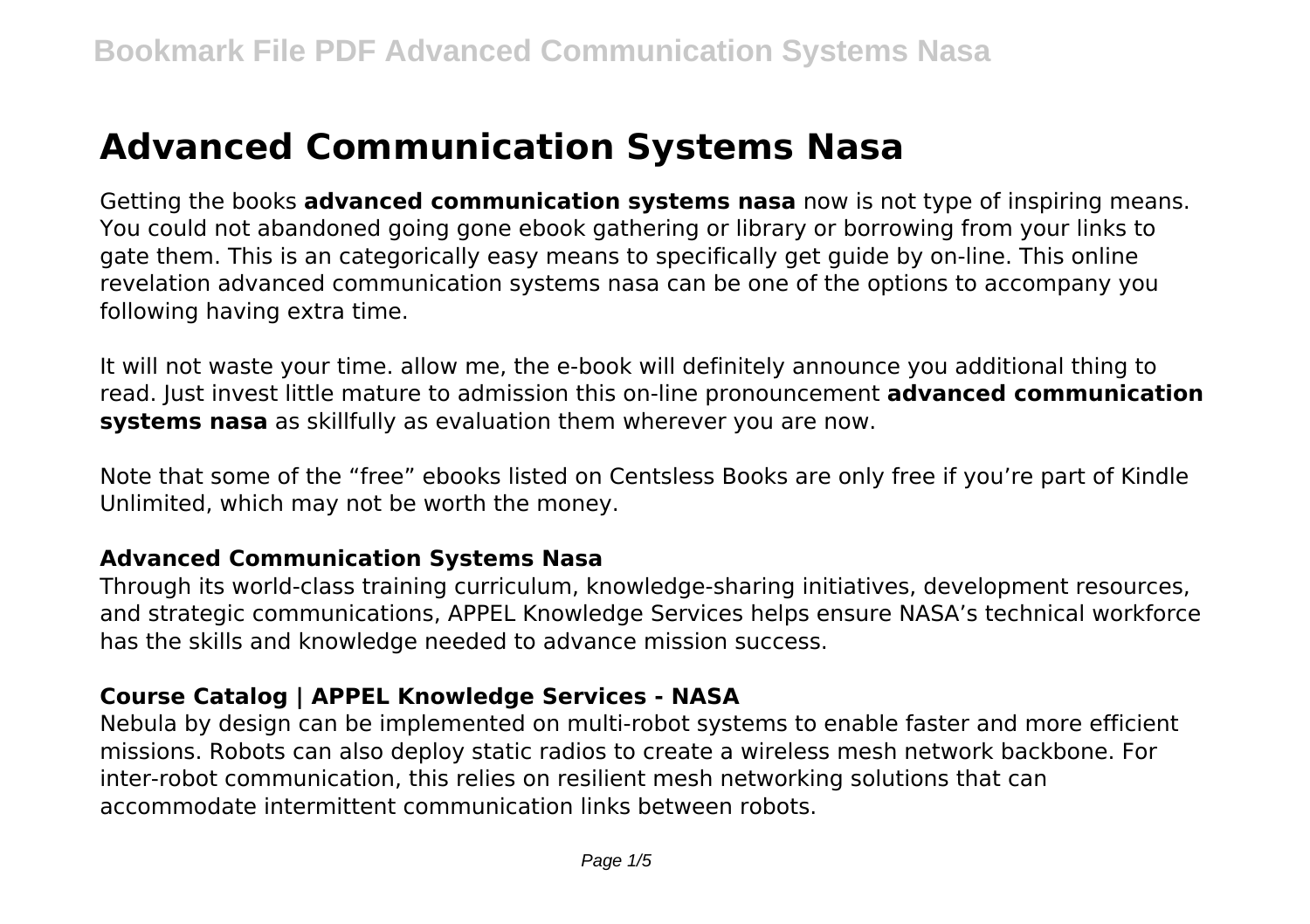# **Nebula - NASA**

Communications Satellites: Making the Global Village Possible . by David J. Whalen . In 500 years, when humankind looks back at the dawn of space travel, Apollo's landing on the Moon in 1969 may be the only event remembered.

# **Communications Satellites Short History - NASA**

NASA's Technology Portfolio Management System (TechPort) is a single, comprehensive resource for locating detailed information about NASA-funded technologies. Those technologies cover a broad range of areas, such as propulsion, nanotechnology, robotics, and human health. You can find useful information on NASA's technologies in TechPort, including descriptions of technologies, images, and ...

# **NASA TechPort - Home**

The NASA Deep Space Network (DSN) is a worldwide network of American spacecraft communication ground segment facilities, located in the United States (California), Spain (Madrid), and Australia (Canberra), that supports NASA's interplanetary spacecraft missions. It also performs radio and radar astronomy observations for the exploration of the Solar System and the universe, and supports ...

### **NASA Deep Space Network - Wikipedia**

This new filtering approach features technology adapted from video teleconferencing systems. Advanced filters are used for each of the array's channels, and additional noise reduction is used to isolate the sound of speech. Several speakers are installed in the helmet, which are designed to focus the sound towards the astronaut's ears.

# **NASA - Communicating in Space**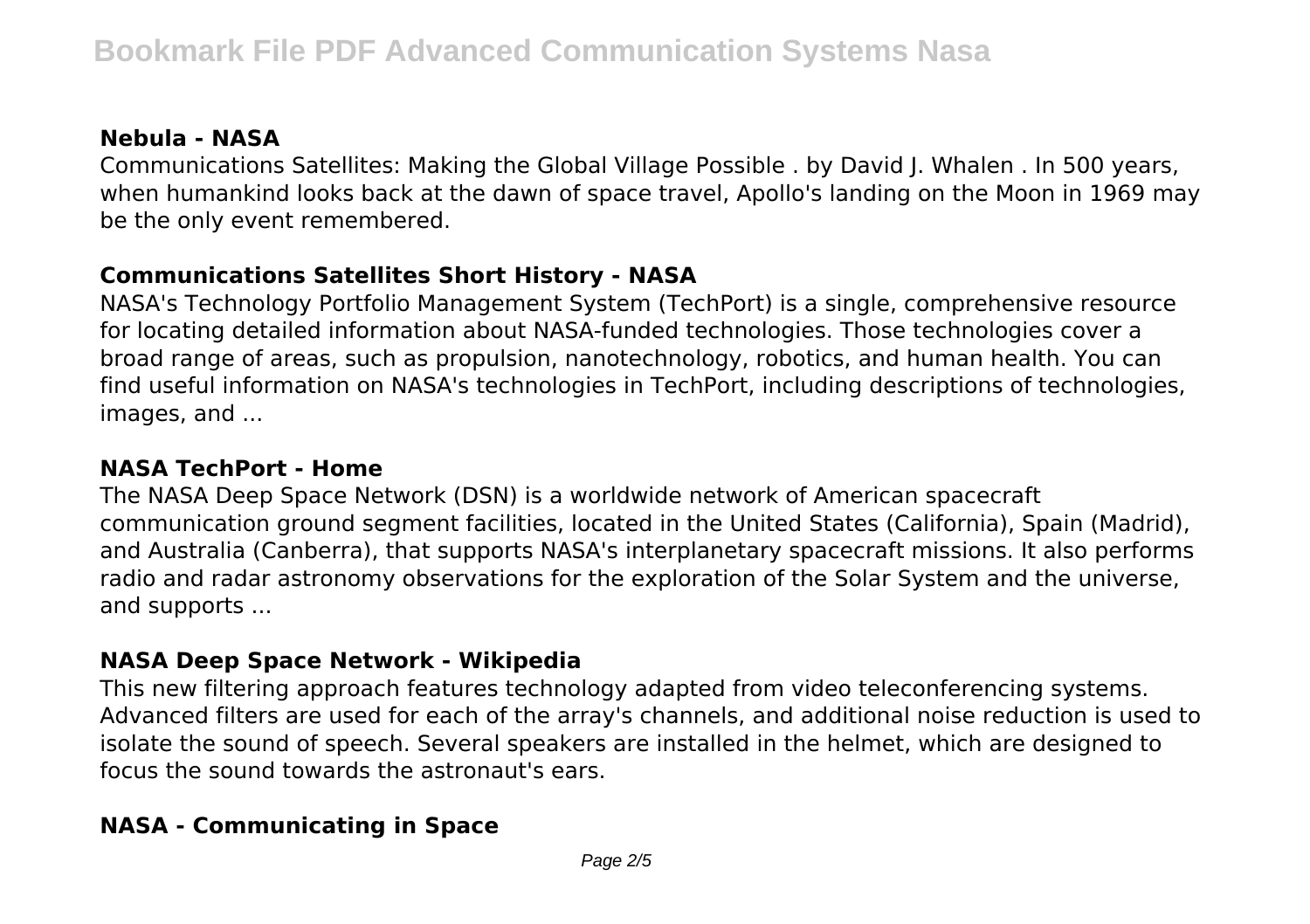The Sciences and Exploration Directorate is the largest Earth and space science research organization in the world. Its scientists advance understanding of the Earth and its life-sustaining environment, the Sun, the solar system, and the wider universe beyond. The Directorate is part of Goddard Space Flight Center (GSFC) in Greenbelt, Maryland.

### **Staff List - Sciences and Exploration Directorate - 600 - NASA**

Webb's primary imager will help it see some of the oldest light in the universe. KOUROU, French Guiana, Dec. 25, 2021 /PRNewswire/ -- With the liftoff of NASA's James Webb Space Telescope from ...

## **NASA's James Webb Space Telescope Lifts Off with Advanced ...**

Communication antennas. Digital images and spectra stored in Hubble's solid-state recorders are converted to radio waves and then beamed through one of the spacecraft's high-gain antennas (HGAs) to a NASA communications satellite, which relays them to the ground.

### **Instruments - HubbleSite.org**

The NESC Academy enables effective knowledge capture and transfer, ensuring technical information remains viable and accessible. It provides a forum for the NASA community to gain critical knowledge to aid professional development and support the NASA mission. The NESC Academy presents live and on-demand content from researchers, engineers, and field experts in 21 technical disciplines ...

### **Home | NESC Academy Online - NASA**

NASA Michoud Assembly Facility Michoud Assembly Facility in New Orleans is a world-class manufacturing facility providing vital support to NASA exploration and discovery missions. Michoud is NASA-owned and managed for the agency by the Marshall Space Flight Center.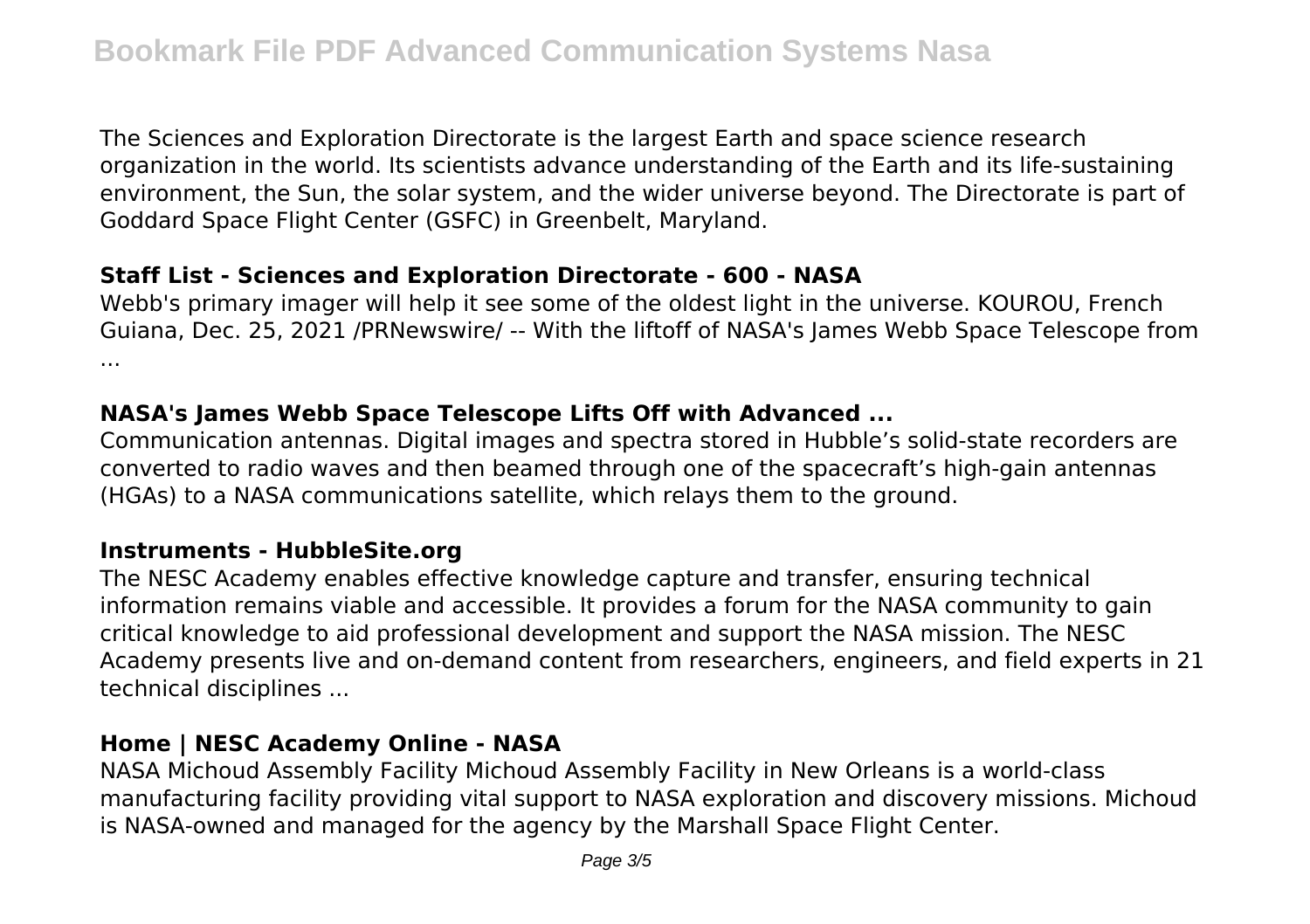# **MAFspace - NASA**

In this letter, we propose a semantic communication scheme for wireless relay channels based on Autoencoder, named AESC, which encodes and decodes sentences from the semantic dimension. The Autoencoder module provides anti-noise performance for the system. Meanwhile, a novel semantic forward (SF) mode is designed for the relay node to forward the semantic information at the semantic level ...

### **Autoencoder-based Semantic Communication Systems with ...**

The Laser Communications Relay Demonstration is NASA's first end-to-end laser relay system that will send and receive data from space to two optical ground stations in Table Mountain, California ...

# **NASA is about to launch a laser demo that could ...**

The Laser Communications Relay Demonstration is NASA's first end-to-end laser relay system that will send and receive data from space to two optical ground stations in Table Mountain, California ...

### **NASA is about to launch a laser demo that could ...**

Glenn tours are a unique blend of education and entertainment. Visitors can explore America's research facilities and see where scientists and engineers develop propulsion, power and communication technologies for NASA's aeronautics and space programs.

### **Glenn Research Center | NASA**

This position provides leadership and program management to our Simulation and Advanced Software Services (SASS) contract with NASA. The SASS contract provides custom software, simulation, and systems engineering services to the agency's Johnson Space Center in support of various human spaceflight programs and initiatives including the International Space Station, Orion,